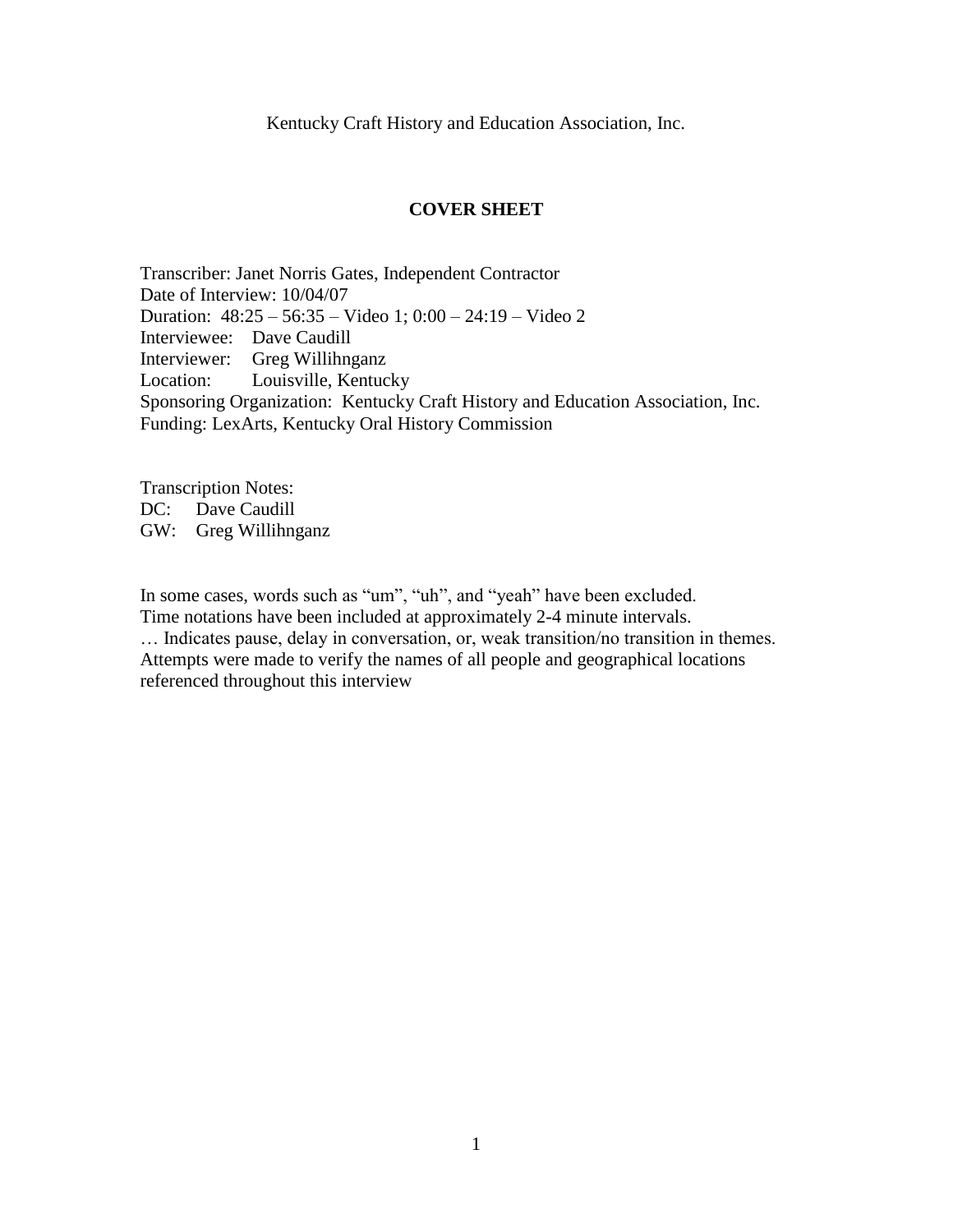DC: Okay. Great I had taken your list of questions and there were a couple that I actually marked through that I don't really want to address. But anyway you know. You can just ask me whatever you want and then we will…

GW: Ok, that's fine. Ah, let's just start with maybe you as an artist and maybe you can tell me a little bit about how you got into sculpture and what it is for, for you.

DC: Sure I got focused on sculpture as a primary preoccupation when I did a piece of undersea work in the Bahamas to illustrate the idea of humanity and harmony with nature and once I completed that project I knew that it was a passion that I wanted to continue for the rest of my life and make it my primary focus. And so, I came back to work in gardens and primarily outdoor sculpture. And from that as a base I moved from large scale sculpture into smaller scale work and started working in the craft environment and that's how I got hooked up with the Kentucky Guild.

GW: Okay. How are you trained for this?

DC: I studied at the Louisville School of Art and I didn't take sculpture and when I left school I felt like it was something that was really missing in my education. So I just started carving myself and laid out a program of self-study. So I've worked with a lot of different people, you know, a lot of folks have helped me learn to weld and shown me all kinds of fabrication techniques and every time I do a big sculpture I have different fabrication partners who really create a lot of background for me and give me new techniques and tools and such. And so, it's really a process of learning and being selftaught.

GW: Okay. What would you say are the experiences that contributed significantly to your development? Were they training or seeing other people's work or…?

DC: Primarily seeing other people's work, you know, I trained as a fine artist at the Louisville School of Art and I've been looking at art for almost all of my adult life and just looking at the great diversity of expressions that are there throughout the ages and different cultures has really been an effort to understand my own humanity better as filtered through the experiences of other people and the forms of others.

GW: What drew you to the particular areas that you've been working in? I know you've been working in not only sculpture but in tables and some other things.

DC: Uhm, I originally was attracted primarily to abstract work in pure form looking for kind of a common denominator. I was looking for a common denominator in essence that could be communicated in very simple forms, almost like a haiku in three dimensions. And that work led me into contact with a lot of other people who were working in metal and, you know, in Kentucky the art and craft world have been intermixed for so long that it's real easy to get exposure from one world to another and

:04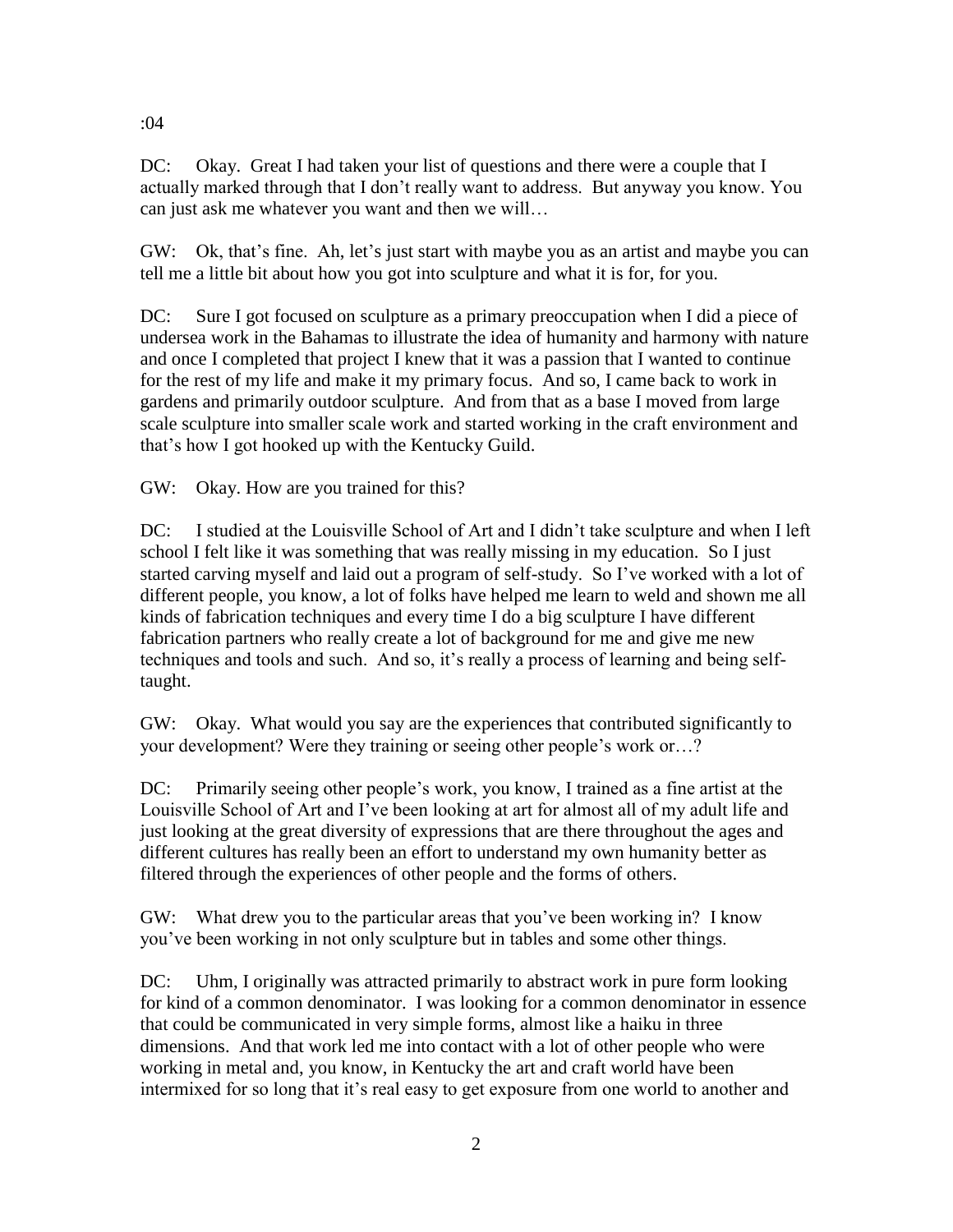that's how I got drawn into craft when I started working with the Guild and started doing their art fairs and such. And it just, it opened me up; it opened up my thinking in terms of what the possibilities were.

GW: How much of your time have you actually been able to devote to your art?

DC: I've been fulltime for about thirteen years and that usually means fulltime, about seventy hours a week or so, on average. And before that it was an avocation that was fun and a hobby but not a significant percentage of my time. But it's my devotion now.

GW: Now do you teach at the same time?

4:00

DC: I do workshops from time to time but I don't do anything else. I just get out and hustle and try to make a living as a sculptor.

GW: Wow. A lot of the people that I've interviewed, uhmm, can't quit their day jobs.

DC: Right.

GW: Despite substantial recognition and displays and awards and the whole thing and I look at, from my own perspective, I've done a fair amount of woodwork, not quality stuff that you would see at an art fair but a fair amount. And I do cabinets and beds and all sorts of things, ah, tables and what not. But, I look at the folks and I talk to them at St. James Art Fair or wherever I happen to be and I just realized that these people are living in poverty for their art.

DC: Yeah.

GW: I mean, it's gorgeous stuff and you think, wow, how fabulous that people can do this. These people must be pretty successful. Well, they're actually not. (laughing) It's so hard to make a living at doing this and that's part of what I'm, sort of, exploring with the whole Guild project here.

DC: It's a real feast and famine process, you know, you have great years and then you have other years where you wonder how long you can hang in there. One of my favorite jokes is the story about the craft artisan who won the lobby, or won the lottery, you know. And somebody said, "Well now you've won all this money and are you still going to do your artwork?" And he said, "Well, I'm a crafter through and through, I'm just going to keep on till the money runs out." (laughter)

GW: Yeah, that's the truth. Tell us a little bit about this table and the sculpture behind you.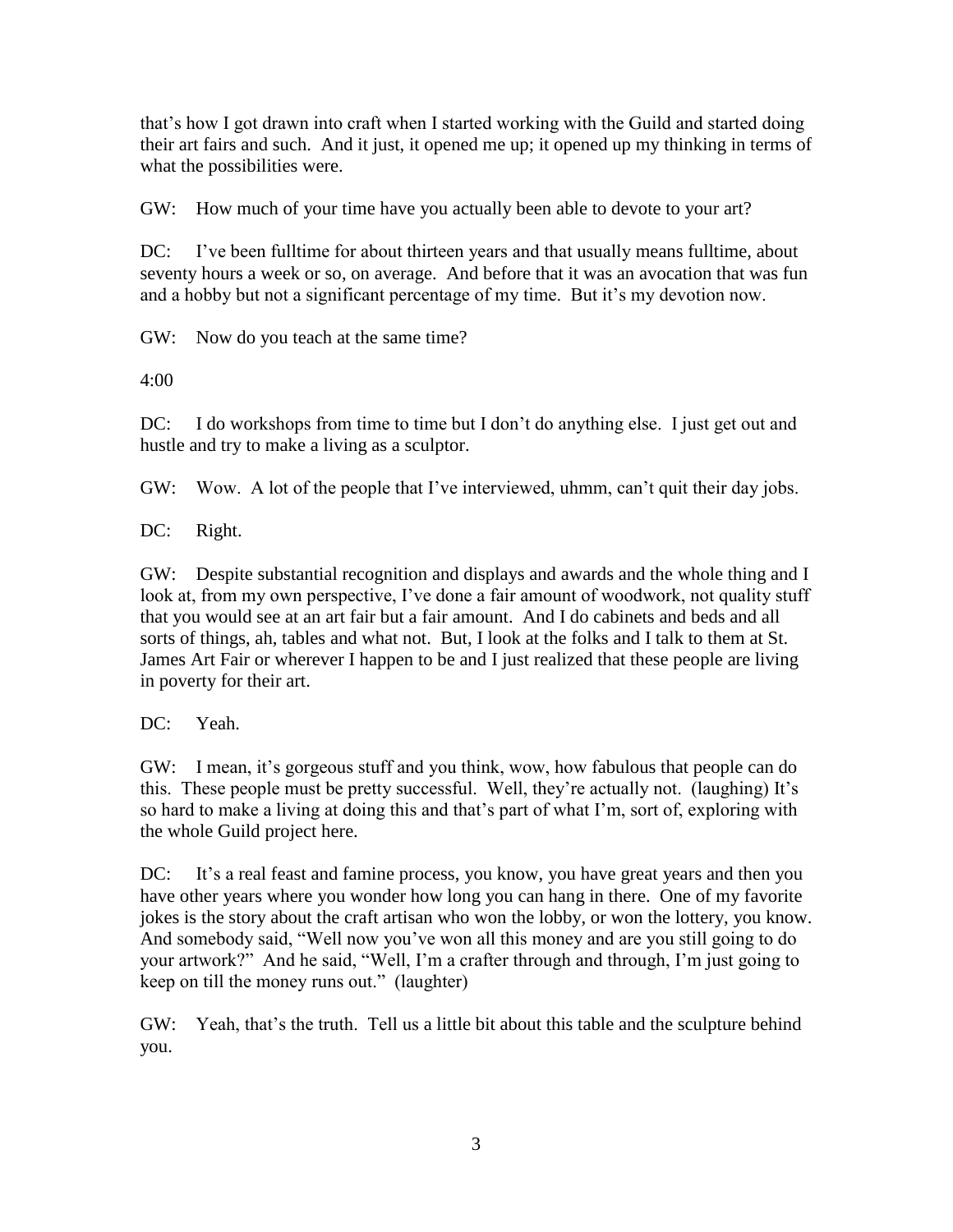DC: The sculpture is a little bronze piece that's designed to balance in lots of different ways so that you can turn it upside down or turn it over. In fact, let me show you that (gets up to demonstrate). It creates a different gesture and a different look depending on how you position it and the whole thing for me is an exercise in expanding my own vision and exploring my own creativity. Because when you put two of these together, then the combinations are really just infinite. And I think that that is a great metaphor for the creativity for everyone because it gives you a chance to be far more flexible in your problem solving regardless of what that problem might be or what that situation and opportunity might be. The table is one of a series that I've done that integrate granite tops and structural steel bases and they also are, they are also efforts to just become more intuitive and to play. I usually don't know what I'm going to do when I start out to build one. I'm just attracted by the way the different pieces come together and then I just kind of let it flow and hope that it turns out to be something that I like. I do end up cutting pieces apart and putting them away because they just don't work for me. But it's spontaneity in intuitive process that really turns me on.

GW: Well it seems kind of odd to move from metal to basically stone cutting and to woodwork and you seem to sort of combine a whole series of different media here.

DC: I have a very unruly imagination.

(Laughter)

GW: Okay. What, ah, of all the things that you've created what, are there things, one or two things that are just what you feel is the best of your work?

DC: Gosh, that's tough. I think probably the undersea sculpture is, is a real highlight for me but the little bronzes and the other linear pieces in stainless are also real important because of that idea of an essence of a common denominator that anyone, regardless of culture and historical background can walk up to this piece and there's a feeling that's a lyrical feeling, a rhythmic, a visual music that I think is real important to an elementary sense of sculpture.

GW: Okay. What has been the hardest thing to overcome in mastering your art?

DC: Oh, mental discipline and focus. I mentioned that I have an unruly imagination. It leads me off in different directions so I don't give an effort sometimes the complete focus and discipline that it would take to turn it into a thriving business. I don't do it for business success. I do it for the enlightenment that it brings to my life. And sometimes, to me the question of art, the making of art is the answering of a question in the process of asking it. You don't really understand completely what's going on but once you throw yourself into the middle of it and you make something, when you're done, you know you are done and only then can you look at it and say, "Ah-ha, that's what that was about."

GW: How do you feel or do you feel compromised in any way by the need to make money through your art?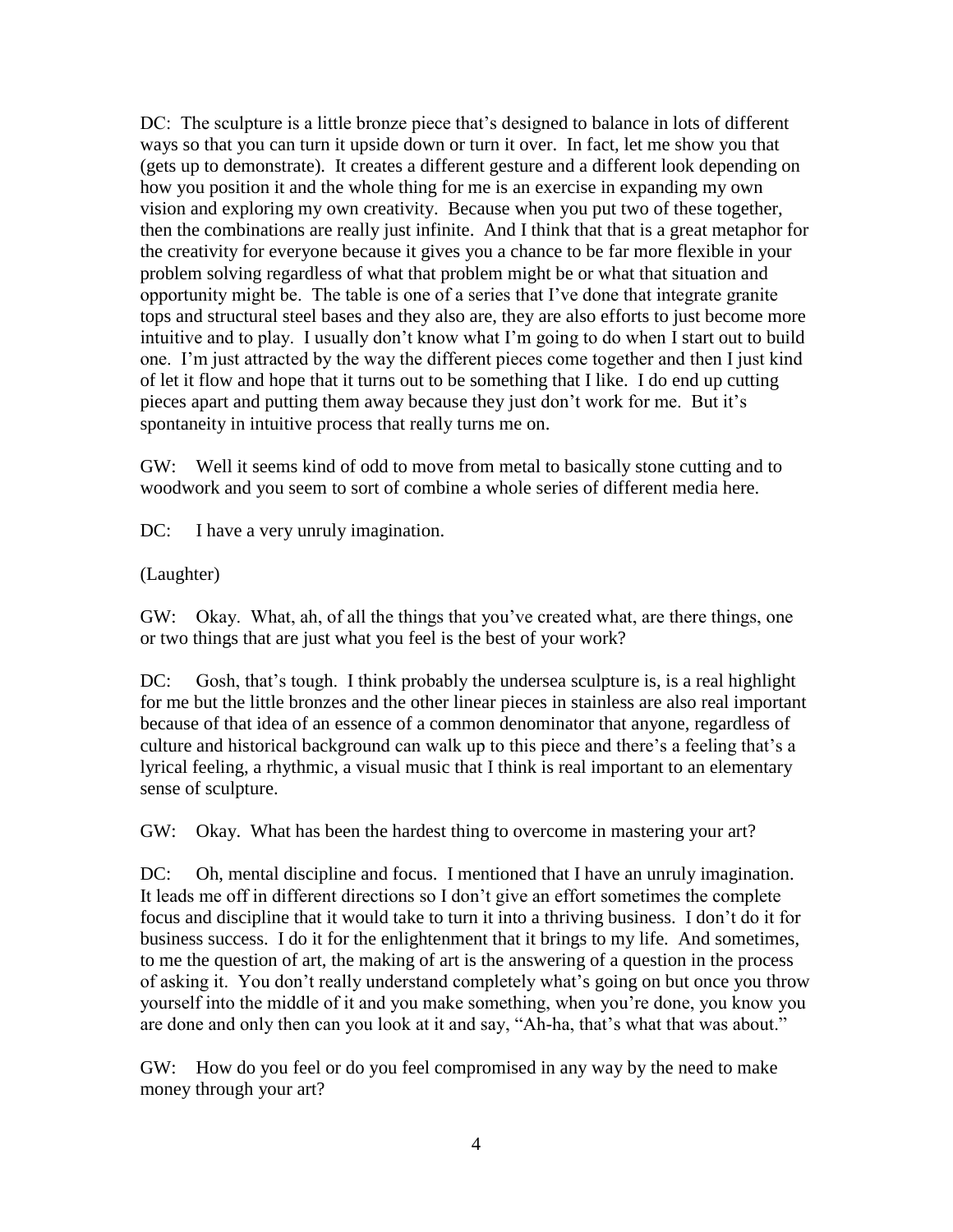### 9:35

DC: Making money is certainly a big challenge and it's a daily motivator that I have to live with. I think we all do. I try to look at it as a challenge instead of something that's stifling me. Uhmm, there are so many things in life that I really want to do that, when I wake up every day, there are almost no bad choices. And I have a temperament that allows me to really enjoy working with people and I don't mind business dealings at all, that doesn't trouble me at all and I don't mind selling my work. I think it's a matter of finding your tribe, you know, it's finding the people that get so much out of your work that they are ready to help in lots of different ways, whether it's referral or whether it's buying your work or whether it's commissioning something for a public place. And in that process you, you relate to all of those people in very special ways that go far beyond the realities of the commercial transaction. They really become significant soul mates in the development of your life because they help you and they teach you.

GW: Okay, let's talk a little bit about the KY Guild of Artists and Craftsmen and what your history has been with them. How did you first hear about the Guild?

DC: I was, I grew up as an artist in Kentucky and in the late sixties and early seventies there was an exhibition called "Objects USA" that really put craft on the map in terms of the average person's consciousness. It was highly promoted, beautiful exhibition and it had work from people in KY. And I learned about people like Alma Lesch and Rudi Osolnik and lots of other craftspeople and I looked at that exhibition and it changed my attitude about what art was. And in the process of becoming an adult, supporting myself and coming back into art, I realized that if I was going to live in KY and work as an artist whose body of work overlapped the craft industry that I wanted to get more involved with the Guild because they had been there in the beginning. You know, the Guild has always been an important part of craft in KY. I'd say one of the top three organizations in KY and they, on their own initiative have achieved a great deal in terms of recognition for craft and what it can do for the average person in KY.

12:19

GW: Now when did you get involved with the Guild?

DC: It was probably about ten years ago, something like that, I think. And I was showing at the KY Crafted Market in Louisville and folks who were active with the Guild came around and recruited me and I got more and more involved. I got interested more deeply and so, I came on as a member, as an exhibiting member and then I started volunteering and doing different projects with them.

GW: Are you aware of their early history?

DC: Somewhat, I don't know as much as many but I know about the train and the whole process of trying to create a wider public awareness. That's one of the things that was real inspiring about the Guild.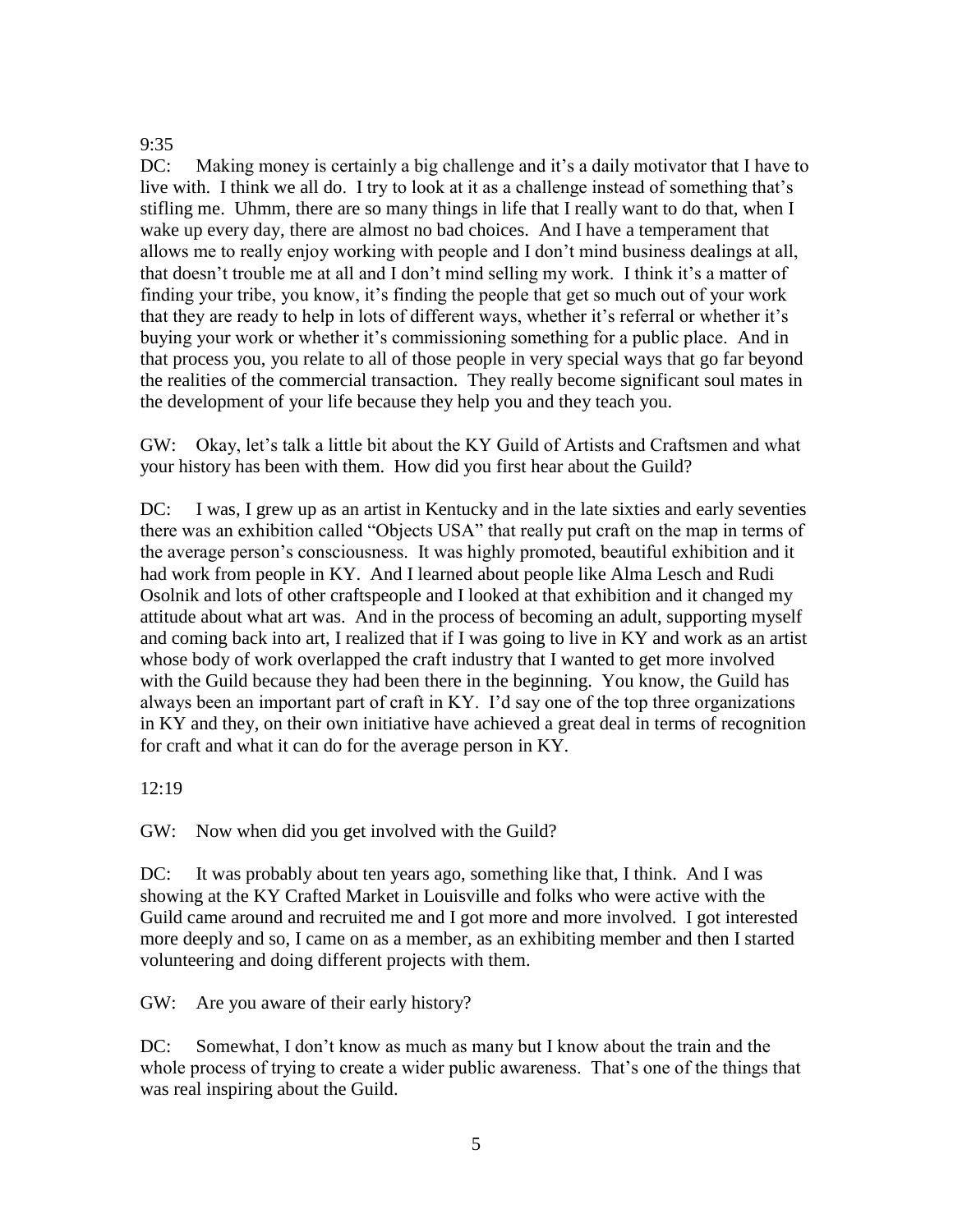GW: Okay, have you made a lot of new friends and acquaintances through the Guild?

DC: Sure. I think it is one of the strongest points of the Guild is the networking that happens among artists of lots of different disciplines and over ten years I've enjoyed a lot of new acquaintances and some really deep friendships that I'm very grateful for. Those folks all approach their artwork in many different media from so many perspectives that it's just a constant learning experience to go to a fair and to meet new friends and to find out what makes them tick.

GW: Do you get a lot of information from different crafts that you might not necessarily be involved in that you can then translate into the work that you do?

DC: I'm always learning from other people. I don't often use their technique and their form directly in the work but I'm confident that it goes in and comes out in some way that I don't completely understand. I'm very interested in those common denominators among artists and among the average person on the street and see it as a continuum that constantly informs all of us and creates a much more creative environment for us all.

GW: You know there are so many of these things that most of us aren't even aware of necessarily as crafts. I always thought, you know I grew up with all the clichés about basket weaving, something for idiots to do to keep them busy. And then I go to the Chicago museum of art and there is baskets and these baskets are so stunning and so amazing to me. They are like sculptures…

DC: That's right.

GW: And I realize there is a whole other world of perception there that I was just unaware of.

14:54

DC: That's true for all of us. It's just amazing. I think it's the, the "ah-ha" moment is what we are all looking for when we are looking at art whether we realize it or not. And when it happens, it's that inspiration that just drives us to go deeper into our own humanity.

GW: Well, I've been looking at the history of, if you will, crafts and artwork, really craftwork more, ah, in terms in our country's, and society culture, if you will, development. And you know for a long time, I think, the crafts work was what we did to live, you needed a chair, you built a chair. You needed a basket, you wove one together and that was your basket. And then we got into the industrial age and we started manufacturing all that stuff and now everything comes from China.

DC: Right.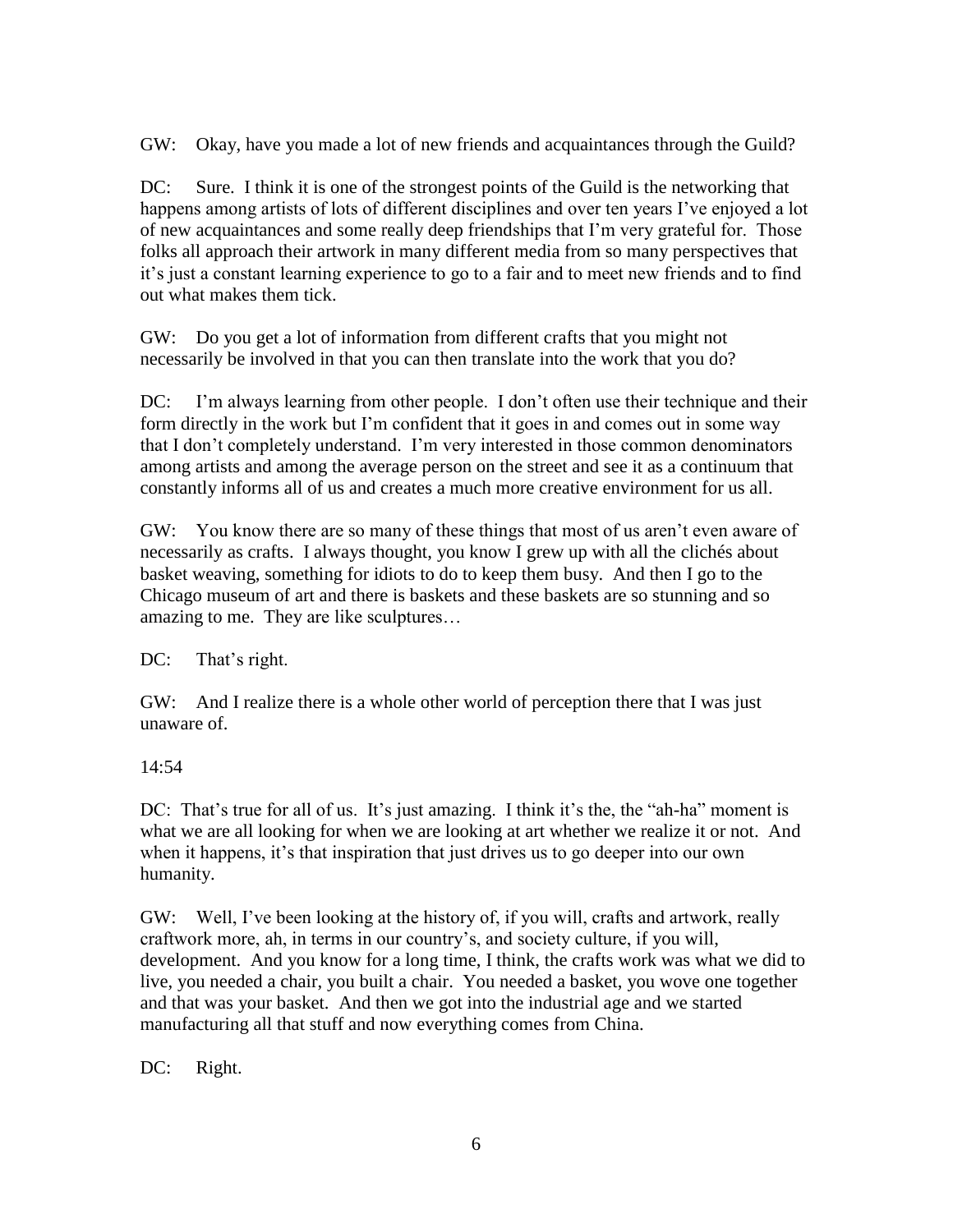GW: And what we get is, we get craft fairs where the actual production of craftwork is such a specialized thing that it's almost reserved for this elite group of artists who get to do this. And, uhm, and in some ways I think it's almost antithetical to bringing craftwork back into the schools and into the culture and into people's homes so that they take part in it. And basically appreciate it on deeper levels. I don't know that I will ever make a piece of woodwork that is worthy of being sold or even displayed necessarily at St. James or one of these other places but it helps me so much to have done that when I'm looking at woodwork. And I've always go to woodwork first when I go to one of these places because I'm fascinated with what they can do. Some of these really patient, has the equipment, the time, the energy and the focus and has the creative spirit to take that raw wood and craft it into something that is extraordinary.

### DC: Sure.

GW: Anyway, I don't know if there was a question there, I was just mumbling on there. I just talk a lot.

# (Laughter)

DC: I mentioned earlier the idea of a common denominator and for me, it's all about creativity. You know, I've created workshops where I've enabled young kids and older adults to weld a small sculpture themselves and in the process talked to them about the creativity that they were born with. Because it is native to us all, it's just, (clears throat) excuse me. It's just the process of acculturation that beats it out of us and we, we become, we, somehow we get the idea that we are not creative and that becomes a self-fulfilling prophecy. I think it's the challenge and the opportunity for artists and craftspeople to enhance the understanding and creativity for everybody who meets them and sees their work. Because just looking at a piece of artwork can help you become more flexible in your thinking and for me, creativity boils down to flexible thinking and problem solving. If we can all become better at that we become happier and more successful in everything that we do.

GW: Okay, speaking again a little bit about the Guild, uhm, have you held offices within the organization?

DC: I tried not to. (Laughter) I have been involved almost since I became involved in craft on the board of the KY Museum of Art and Craft and my time was really limited. I just, I couldn't devote the time that it would take to be a good officer in the Guild, although I tried to help and as a volunteer in different ways. I chaired an exhibition committee in Louisville to stage a large exhibition here on the occasion of the  $40<sup>th</sup>$ anniversary. And I donate a large sculpture for a fundraiser and helped out in a number of different, smaller ways. Like most people, most people really pitch in and help a lot but in terms of being an officer or being on their board or what, I never got that deep into it. And it is a particular challenge that is daunting to a lot of folks because the nature of the organization, you know, it's a conglomerate of lots of different people with different purposes and different activities and media and such to find those ways that they can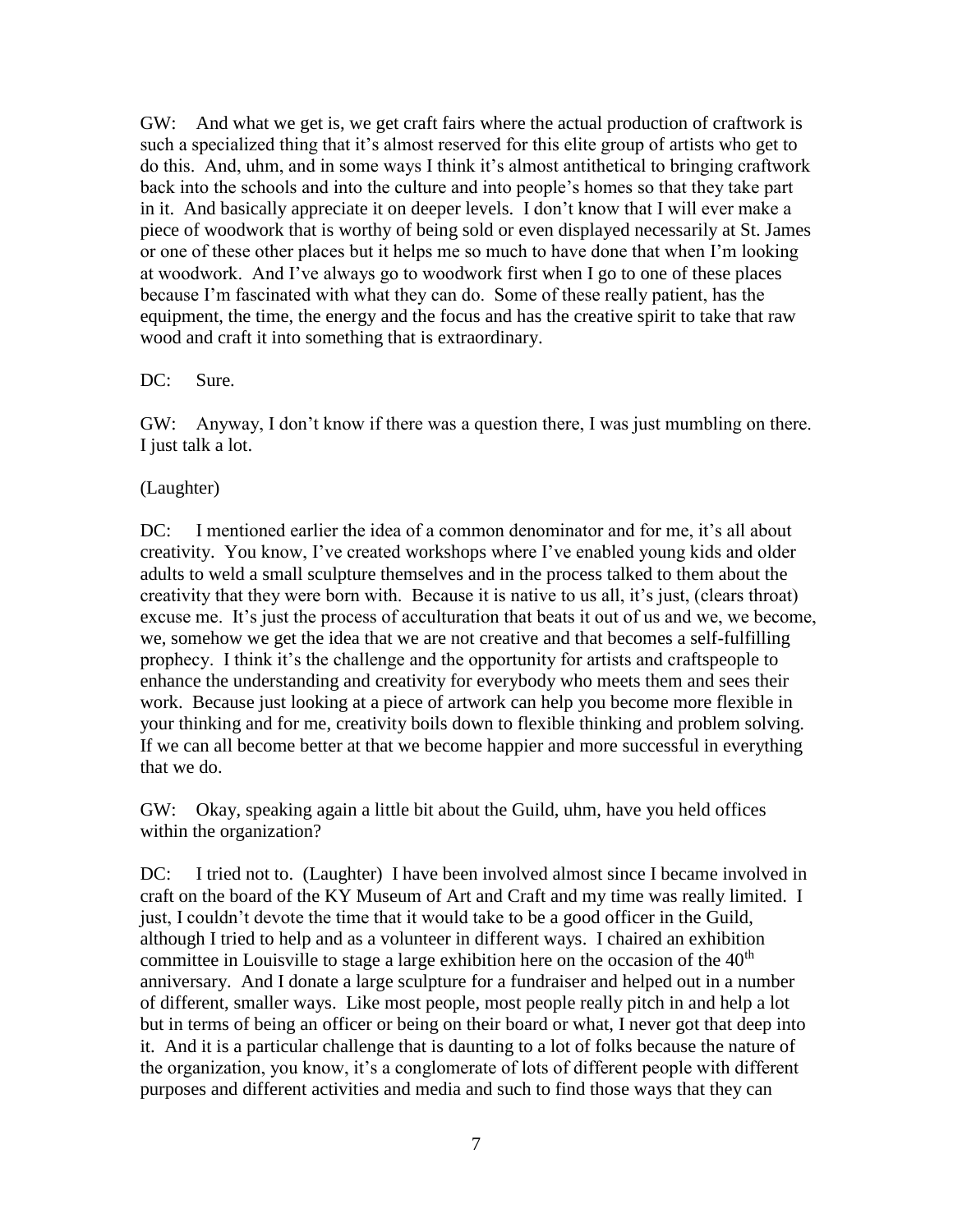work together and create real win-win opportunities for them is a real challenge. And it takes a lot of time to do that as a volunteer and I just have not had the additional time that it took to do that with the Guild.

GW: Well the Guild actually started in '61, so it's got quite a long history and you are right, I think it was one of the primary or the earliest organized, ah, groups to work creatively with the whole concept of marketing and developing classes and encouraging the growth of craftwork. They had a lot of initial support through the government, through the governors, a couple different governors were active with it and some major corporations and the railroad, of course, that hauled this art train all over the state, and basically donated cars and gave quite a bit of their resources to this project. But as the years went by, other organizations developed and I'm wondering what the effect was and how that affected the Guild, if you are aware of any of that.

#### 20:42

DC: Well, I do know the history of the other organizations in the state and they went back to the time when Phyllis George was a partner with her husband who was running for governor and got interested in crafts and helped develop all of these routes to market through Bloomingdales in New York and so on. And as an outgrowth of that came the Kentucky Craft Marketing Program in state government and the Kentucky Museum of Art and Craft which then was known as the Kentucky Art and Craft Foundation. And it, I think what happened in craft happened as a result of all three of those organizations doing different things to work collectively for the betterment of individual artists and of the group of artists and the whole environment. I don't think it could have happened without all three because they took… they had different roles to play and there might have been some overlap and there might have been some issues due to limited resources on all counts but by and large it is nationally regarding as a big success story. You know, Kentucky is seen as one of the leading states in craft in America. And it, I mean, it's something that I didn't know until I got out and met people all across the country.

GW: Yeah, I was not aware of this.

DC: Oh, yeah, absolutely, the Kentucky Craft Marketing Program is a model for lots of other states, for other state governments to put together some initiative to regard the craft industry as an economic development initiative. And, what Craft Marketing Program has done on a real detailed basis as well as a big picture basis is really quite remarkable. And they have, they have done what the Guild could not do because the Guild has never had those kinds of resources. They've never had the ability to reach out in a very big way across the state, they've never had the muscle that state government offers. And what's now the museum has achieved a great deal precisely because it is not federed by the mandates and the limitations of state government and it's not subject to the limitations of a volunteer, grassroots kind of an organization. You know the KY Museum of Art and Craft is this melding of collectors and artists and people and educators and folks who are interested in the work and the collectors themselves. Uhmm, and you get all of those people together and some real interesting symbioses occur that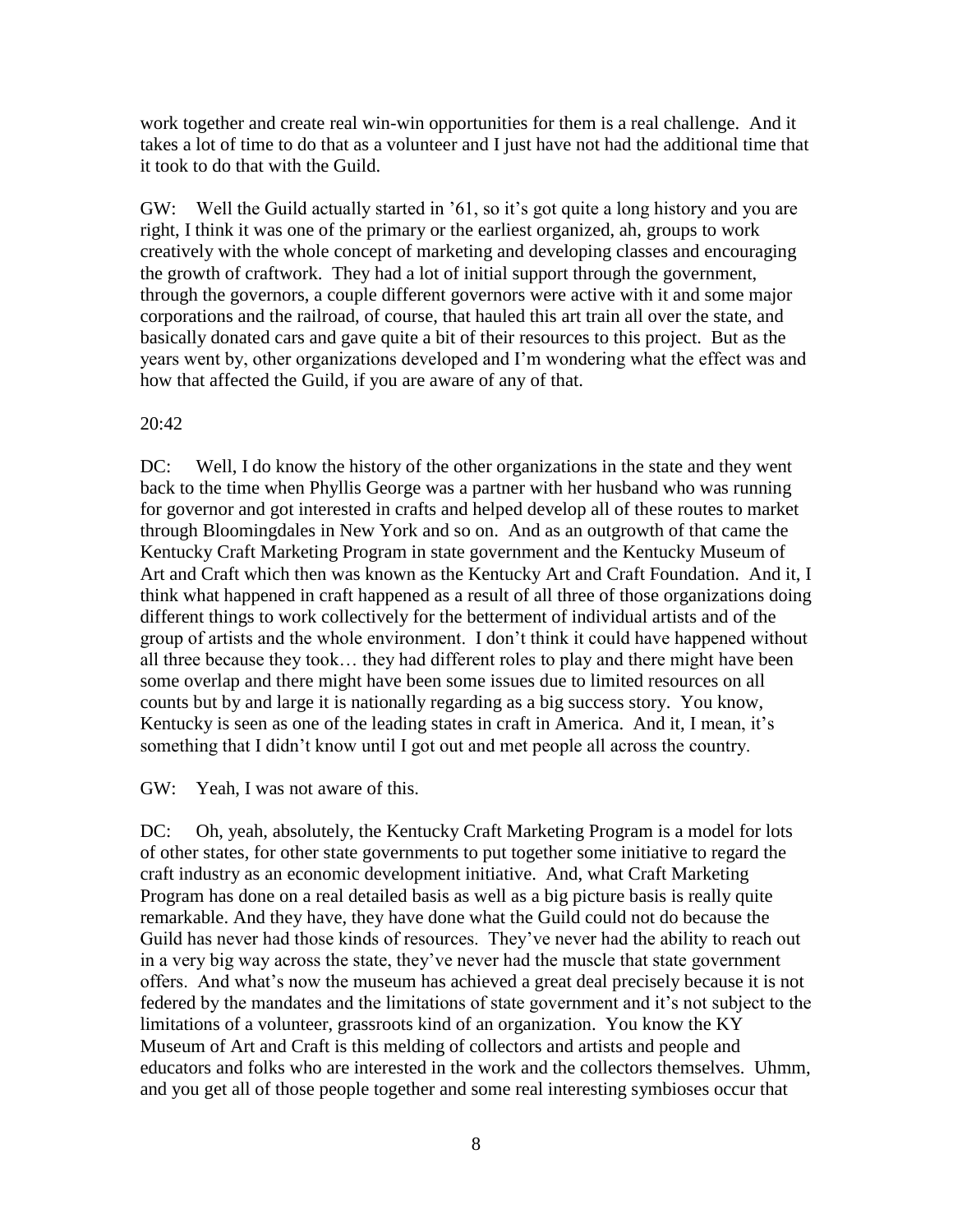just can't occur without that money. And it's a great lesson for the Guild and anybody else to learn that, we are all partners in big teams and those teams change all the time. But if you don't have the attitude about teamwork, you're not going to make it, you know. And the whole organization and the society will not reap the benefit of that success.

# 23:53

GW: So do you see that there's a group of resources and a group of organizations who are basically competing for those resources?

DC: Oh, no, I don't see competition at all. I mean, there, in a strict sense perhaps there might be in terms of corporate grants and such. But the Craft Marketing Program doesn't go out after grants from corporations. There's no competition there that, the KY Museum of Art and Craft does, but they don't present a competitive front statewide that would injure the Guild in any way. The Guild has an opportunity to partner with these other organizations to further its goals, if it could figure out how it could do that effectively and create that partnership it could be quite successful.

GW: Okay, what would you say are the benefits to the members of being in the Guild, being an active participant in it?

DC: The Guild offers a lot of benefits. I think primarily it would be seen as the opportunity to make a living, you know, through exhibiting at the fairs and selling at the fairs. But by networking with all those other artists in different media, you learn how to think about marking yourself in new ways. You see techniques that are being employed in the display of your work. You, ah, you hear about initiatives that they are taking, workshops that they are developing themselves. They are becoming, they start out as artists and they become teachers. There are lots of different ways that artists can flourish in our society and the Guild is a great place to learn that for a lot of people.

GW: Okay. Uhmm, I think I've covered some of this, ah,…

DC: Oh, the other thing that I could add to that is that the Guild has a strong history and a very credible history and a highly regarded history. And it has a brand that brings a lot of credibility to an individual artist when that artist is juried into the Guild. So, no matter how you use that in your publicity materials, in your booths and in, with the materials that you give to your existing customers and such and in publicity, it is kind of self-fulfilling prophecy that helps both the Guild and the individual artist. But, to think that my work is rubbing elbows, metaphorically, with Rudy Osolnik and Alma Lesch is pretty remarkable, I think. I'm pleased to be in that tradition and in that company.

GW: Uh-hmm. How do you feel about the concept of juried fairs?

DC: It's a crap shoot. It's absolutely a crap shoot. You never know what's going to happen. And I've seen a lot of wonderful work rejected from craft fairs. Uhmm, the folks who are judging may be completely different in temperament and in exposure in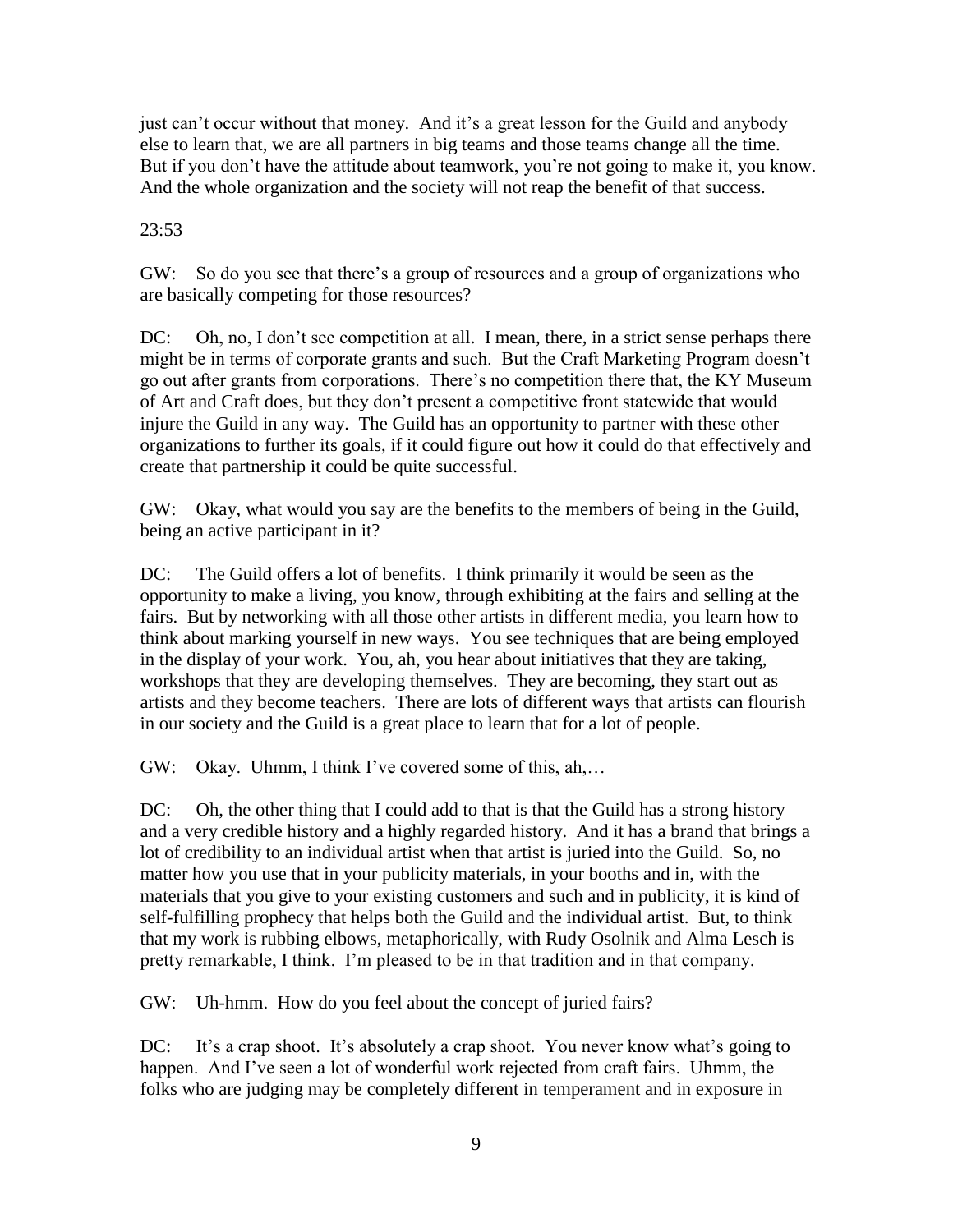idealism to the folks who are entering. I don't think that's it is automatically a slam to someone who doesn't get into any specific show. But it does provide a ladder, a way for people to just continually strive to do better work and to get into some of these shows.

I've tried to jury into a lot of shows nationwide and year on year, I'd never get in, you know, but it doesn't mean that I feel bad about my work. It's just, it's a political issue, you know, that we all have to face and unfortunately it does impact our livelihood but it's just reality.

27:42

GW: Do a lot of sculptor people get into craft fairs, per say?

DC: No, that, that overlap between craft and art, I think probably is more, more common in Kentucky and the craft states where it is very well established, Oregon and North Carolina and there's a lot of them. But typically when you go into those areas, what you find is craft artists who have evolved their understanding in ideas in a sculptural direction rather than the other way around.

GW: Okay. There's a certain sentiment among some of the people I have spoken with that the Guild has seen much better days.

DC: Yeah.

GW: And may in fact, be waning…

DC: Right.

GW: And possibly even going under, ah, what do you think is the future of the Guild?

DC: Well, it's not the first time that they've been on the wane. (Laughing) You know any organization has it's ebbs and highs. It's the nature of a volunteer organization to go through cycles like that. The future of the Guild is a real question mark. But it doesn't mean that's a problem. It, I think the Guild is waiting for some people with an understanding of how their strengths can dovetail together to fight their weaknesses and to partner with other organizations throughout the state and in other communities to leverage themselves up back into a strong organization again. You know, non-profit organizations are really tricky and I don't hold it against any of these people that they tried their best and it didn't work. But what didn't work yesterday might work tomorrow.

GW: Well, that's true. I think there is always though a certain question that you get in to where you, where art meets commercialism.

DC: Yeah.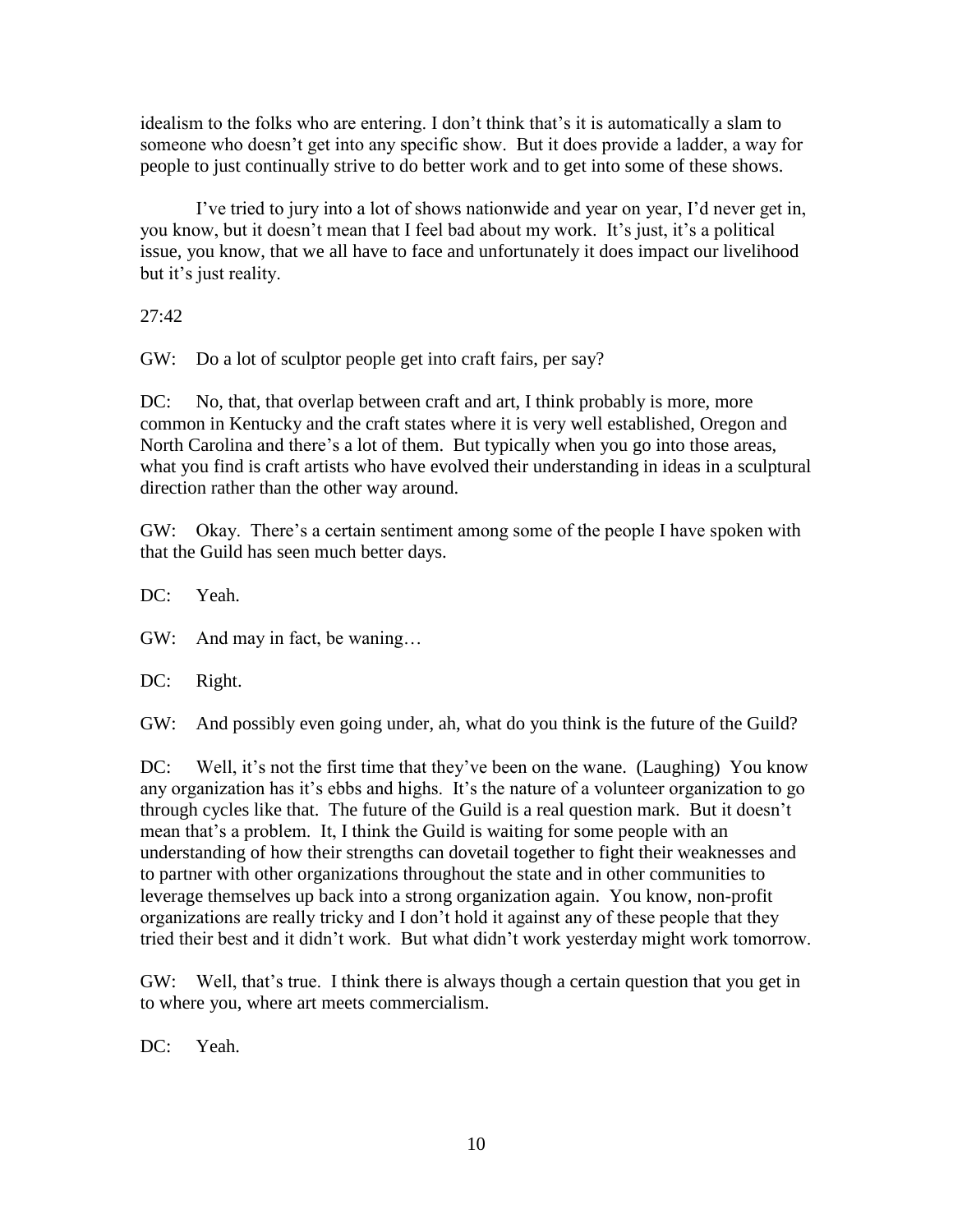GW: And you get certain compromises that I expect are in some ways inevitable but I look at, for instance, Louisville Pottery and what they are able to do. Well, they are not really a potter; they are not really a manufacturer. They are sort of half way in-between.

DC: Yeah.

GW: And they are giving us more homemade than manufactured, no one will confuse it with stuff that comes out of China which all looks exactly the same.

DC: Yeah.

GW: But at the same time, is it really, is that really art?

DC: The problem that we face is that, that every thing can be seen through the prism of art and most things can be seen through the prism of craft. But, they share the…, the common denominator is spirit and to the degree that that spirit of the person who made it is in the piece, yes, it's art.

GW: Okay. Where would you like to see the Guild go in the future? Would you like to see them move into new areas?

DC: Yeah, I'd like to see them go to Hawaii and take me with them. (Laughter) You know the Guild, uhmm, the Guild probably has some terrific opportunities to help its members become better designers and to have an understanding of how they can take their sense of design and work with an industry to create a product that can then be marketed and sold by somebody else. I mean, that's essentially what is going on with all this work that is coming in from overseas, that's taking our bread and butter away. Because somebody designed it, it doesn't mean they designed it well, you know. So there is a chance for the folks who really understand the heart and soul of their work to work with somebody who really understands manufacturing and someone else who really understands sales and to put together the team that can enable them to go places they never in a million years would have gone before.

I think that's probably one of the biggest unmet challenges so far in craft in Kentucky. It's been on the table for ten years and it's probably going to continue to be on the table because we can't fight a lot of this stuff coming in from China and Indonesia and Mexico and all those other places. Frankly, ten years ago, you could count on the fact that that work coming in was pretty shoddy and that if people really wanted something nice they would find their way to you. You can't do that anymore because that work coming in is increasingly well crafted and beautiful and the price is so cheap that people who don't have a lot of means are going to be driven to that. I mean it's a reality.

But there will always be a market for the piece that was made by the hands and the mind and the heart of someone that you met and it's that confluence of story and personality and humanity and beauty and ingenuity that's packed all that, that you can pick up and carry with you and that you can afford. And that is the future.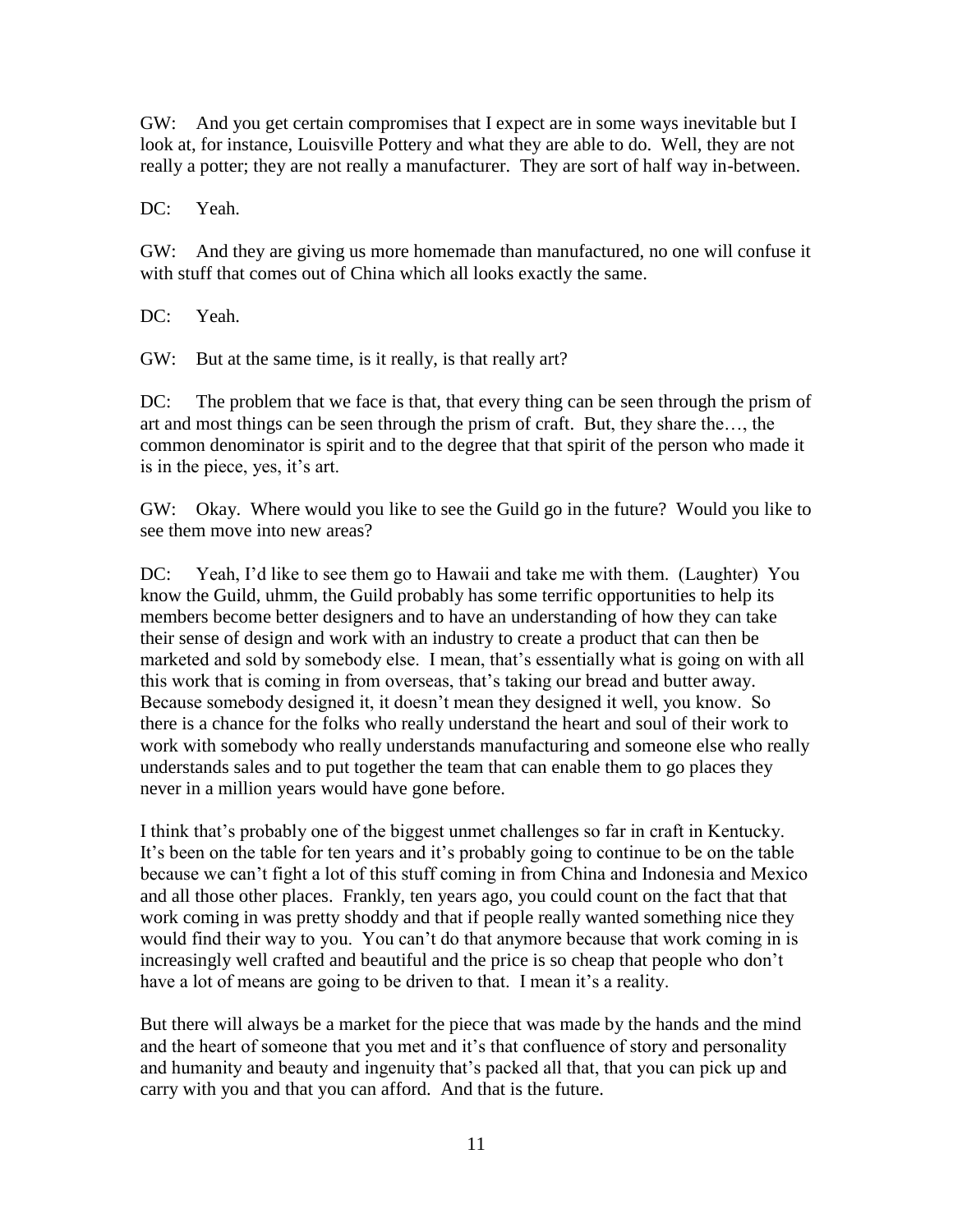## 32:53

GW: Are there any specific initiatives that you think the Guild should take at this point?

DC: I'm not, I'm not sure how to answer that question because, I, it's all contingent on the balance of human resources that they have, that's their biggest limitation. I mean, certainly money is an issue but the folks who can come in with the vision and the energy and the time that it takes to muscle these programs together and make it work, that's the biggest challenge. And I think what the Guild really needs to do is to leverage those partnerships so that we create the opportunity for our brand to lend credence to other initiatives with libraries, and with museums and community centers throughout Kentucky. Craft offers the potential for the average person on the street to embrace an artwork not a piece of fine artwork that's abstract and remote from their experience but a piece a craft has that utility. It has that history of media. It has the allure and beauty of a certain substance that it was made from. It has a technique that is only a few steps removed from something that people have done at different points in their life. So it affords a point of entry for a lot of people who are walking around who have no idea about art and art history. They are not taught it in our schools. They don't get any exposure to it. Nobody in their family is an artist. So craft has a really unbelievable opportunity for outreach into the general population and that's where, I think, we need to focus.

GW: I share a lot of those sentiments but I also am aware that when I go to some of these shows, I am so dazzled by the output of these individual artisans, I think to myself, there is no way I can compete or even be in the same league with these guys. I can't, I can't do dovetail joist work on putting these things together. I just can't do that. And it's almost like it discourages you from doing craftwork because of that.

DC: Oh, that's really interesting. You know, I'm continually drawn back to that expression, "how do you eat an elephant?" "One bite at a time", you know. And it's true that none of us master our skills very quickly and depending on the competition for our time, it takes a lot longer for some of us than others. I went into this work fulltime because I realized that if I didn't, I would not be able to make work that was as good as I wanted to make. And so, I went into that and I just started living with it. And just worked fulltime and really started cranking it out and it's only by that process that I was able to get good enough to feel comfortable enough to put my work out there. I have the same response. I look at work in national shows, like the American Craft Counsel shows and I just feel privileged to be there because I know the craftsmanship that those people are exhibiting and that they made is just incredible. But everybody brings something different to the table and I think what I bring stands apart from issues of craft. It's a vision; it's a feeling and a lot of work anymore, a lot of artwork is intellectual. It's filled with angst and I'm simple celebrating life and beauty. (Shrugs his shoulders and smiles.)

GW: That's terrific. Uhm, what do you think is the significance of artistic and craft work? I mean what does it really do for us as human beings?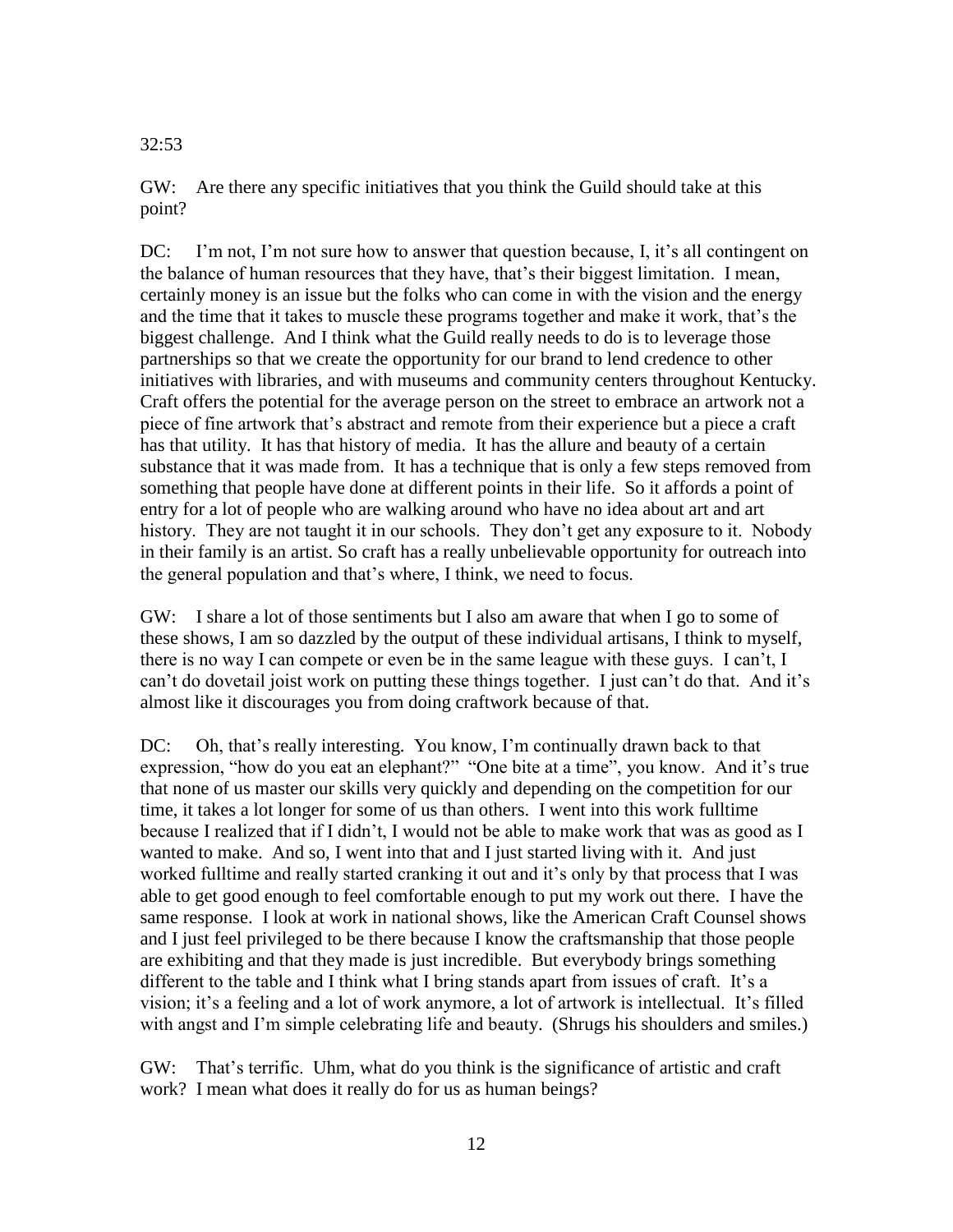# 36:54

DC: It provides inspiration, first and foremost, and that inspiration can take many forms and can relate to so many different areas whether it's heritage or whether it's an extending of the medium itself. You know, the idea that wood could do something that you didn't even know could be done with wood, for example. But I think that inspiration is the foundation for everything, for the future for art. It's certainly the way that the customer and the artist salesman come together. You know, it's the only reason that they come together. Utility is really important but it's really inspiration that people are looking for. It's what we need most in our lives. You know, after you get beyond food, clothing and shelter, you know, we have to sustain that out flow of energy that each of us lives with and you trace it all back to inspiration. I didn't say that very well.

GW: Looking at some of the things that you make, like this table and what not, I think to myself, the number of hours that you must have put into selecting this, polishing it, fitting it, putting it together makes it a very costly thing before it gets…

DC: Right.

GW: I mean compared to going into your local Target and picking up a table.

DC: Right.

GW: It's a completely different thing. Do you think we will ever be at a place where people will invest this kind of energy, this kind of resources into integrating craftwork into their lives?

DC: Oh, sure, gosh, there are lots of markets in America where it is happening like crazy. When I go out and do art fairs all across the country, ah, some of those fairs have levels of participation from attendance and from buyers that far outpaces what is going on in Kentucky. It's a tricky thing to manage but the potential is absolutely there and I'm confident that it will always be there because of the humanity that is involved. I mean it, these are not objects made by machines by and large. We might use machines in the manufacture of them in our own shops but they are made by hands and they are informed by human beings and that is what draws people to craft and I think that will always be the case.

GW: Is there any national organization similar to the Kentucky Guild? And do you as an artist graduate up to basically appealing to a more national audience?

DC: Yes, the American Craft Counsel is probably the most prominent national organization devoted to craft. And they run workshops. They have exhibitions. They publish a magazine. There is a lot there to be gained for any craft artist to be involved with the American Craft Counsel. In terms of graduating up, ah, I would say that's a, I'm not sure I would go there because what people are doing now really transcends the, the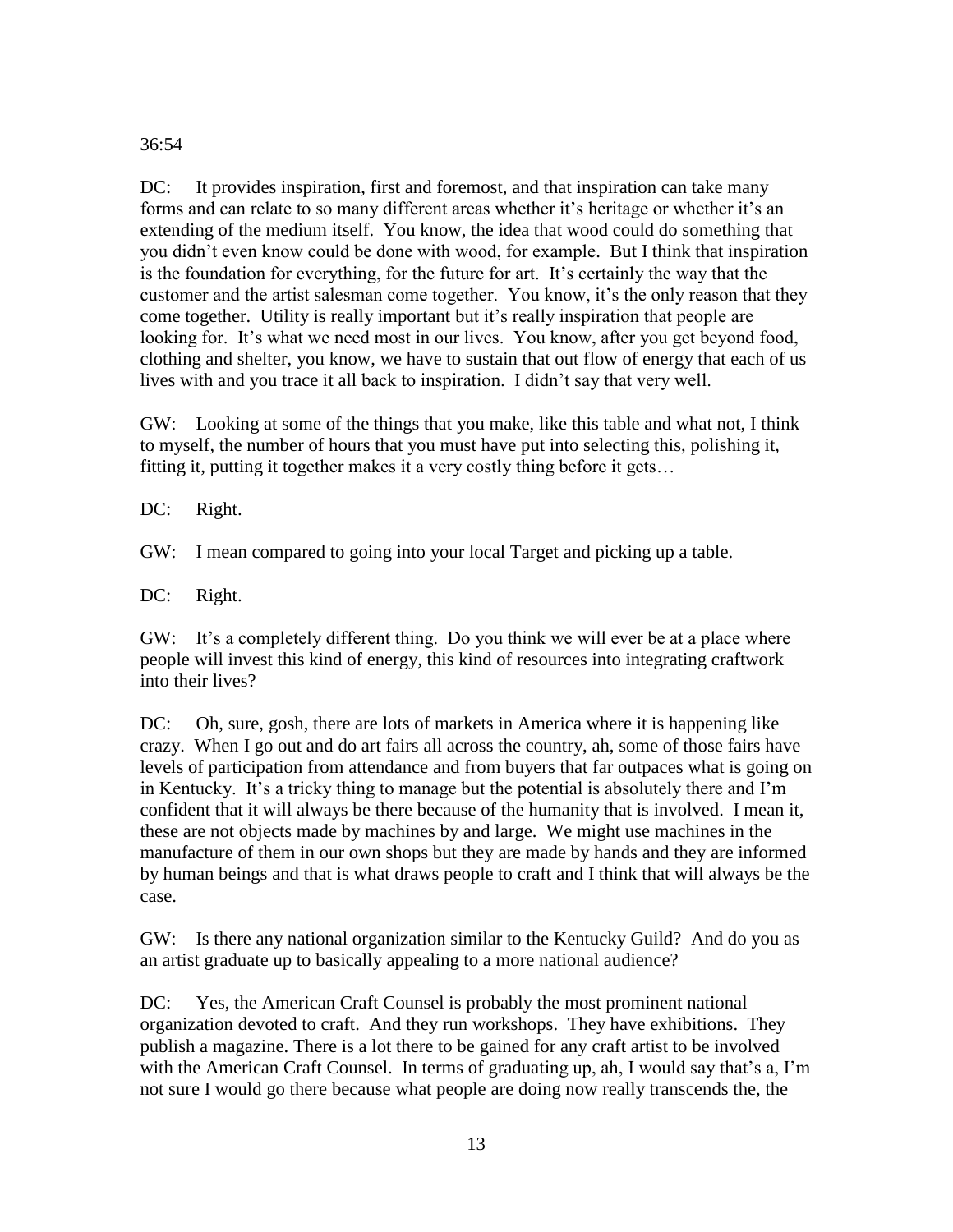issue of workmanship. For so many people both on the buying end and the making end, the objects that are being made are driven by the need to communicate ideas as much as the workmanship itself. It used to be the inverse. I mean an object like a bowl would not be seen as having a story, per say, or as communicating a story. But the minute that you start changing that and turning it into a more sculptural object, it does create the opportunity for narrative to come in and inform the meaning of that piece for the people who make and for the people who appreciate it. So, uhmm, it's a real mixed bag but there's a lot of places for artists to go to extend their opportunities in different directions. The International Sculpture Center is a great place for anybody who makes three dimensional work now because those people are taking seriously the idea of found object work, assemblage pieces of things that are made of fiber and baskets, basically that have lost their function but are wonderful forms for their own sake. There are plenty of routes for craft artists to follow.

### 41:35

GW: What do you see as the utility of doing crafts work or increasing the amount of crafts work that is done in our schools?

DC: It's the opportunity to get across two really important messages. One is the idea that there are many creative outlets that are available to a young person who perhaps hasn't seen a lot of artwork before. The other really important thing that happens is for a youngster to get a chance to just experience working in clay or wood or metal or glass or whatever it might be. I'm fully convinced that each one of us is born an artist. But it's true that some of us do have, ah, preferences for some media over others. I mean there are natural glass artists walking around who are ten years old and they haven't discovered it yet, you know. If we could help our children learn which routes might be most suited to their talents and their sensitivities and their perceptions, gosh, I think the future of art and craft would be alive and well.

GW: What, what is your feeling about craft, you were speaking about different media. What about the media that are less physical? The media of the mind, if you will, ah, we get a lot of people who are doing filmmaking. It's basically putting images onto film and they are not necessarily in a documentary or a feature film format. They may be impressionistic film collages that are put to music and done this way. And a lot of different things are being put into the newer forms. There is a whole school derivative from the anime and all of those types of things where people are trying to be expressive through variations on animations, traditional animation. Are those part of craftwork or is that a whole separate area of the world?

DC: I think they are linked by the idea of craft, the idea of a person, ah, applying himself or herself to the process of, of developing something from their intelligence and their experience and their perceptions that they really can't even articulate, perhaps. It is a more intellectual reach. It's not obvious to a lot of people but I think there definitely is the linkage and it's a… on the other hand it affords an opportunity for the craft artist because for many forms of expression and creation there needs to be a certain amount of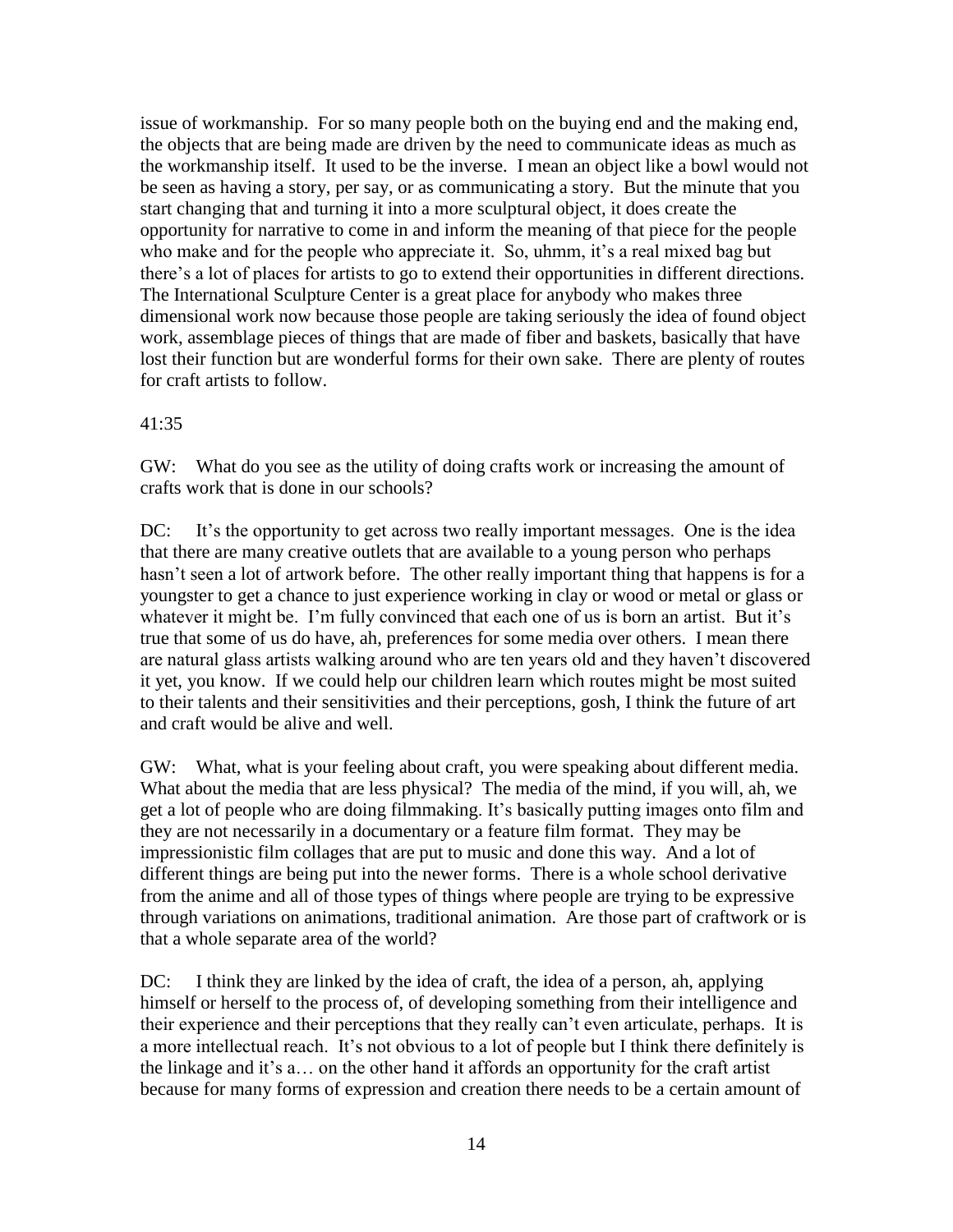appreciation of the finer points to be able to enjoy that piece of writing or that piece of film or whatever. For someone who makes a bowl, anybody can appreciate that, can walk up and pick it up and touch it and hold it and the experience of sense of space and form. It becomes a very intuitive thing but I don't think that, I don't think that those realms of expression should be, ah, separated and seen as something really different because they certainly inform each other.

44:58

GW: When you think about your life, do you see it as sort of a series of interesting projects that lead one to another or do you see yourself building to some creation pinnacle or something?

DC: My life is a mess. (Laughing) That's the easiest way I can sum it all up. If I had any discipline, I could be, I could be absolutely wonderful. (Laughing) If I had brains, I could be terrific. But the reality is, uhm, I can approach my work with a great degree of focus sometimes but I really have a hard time separating out the idea that, that I should be doing something when I really want to be celebrating something else. And the best work that I do integrates the celebration and the commemoration. And that's when it all comes together for me and that, that, the perpetuation of that moment is what my life is about. And so I'm not worried about big goals anymore. I'm fifty, almost fifty-seven and at this point in my life, I simply what to enjoy all the rest of it.

GW: Okay. That pretty much is my retinue of questions. Do you have any other comments you would like to share with posterity?

DC: Send money to 1261 Willow Avenue. (Laughter) I don't know of anything else that I could offer at this point, really.

 $46:43$ 

GW: Well, thank you very much. I really appreciate your time.

DC: Oh, you bet. Good luck with your editing. I mean this has got to be an unbelievable project to, you know, to sort all of this out.

GW: Well, hopefully it will be very interesting.

DC: Oh, I'm sure, and good luck with the fundraising because it will, it will create some opportunities for you, you know, I mean you just can't, you can't keep devoting yourself to something that is not paying the bills and giving you other opportunities that you really need.

GW: Alright, I have 8 minutes left on the tape.

47:16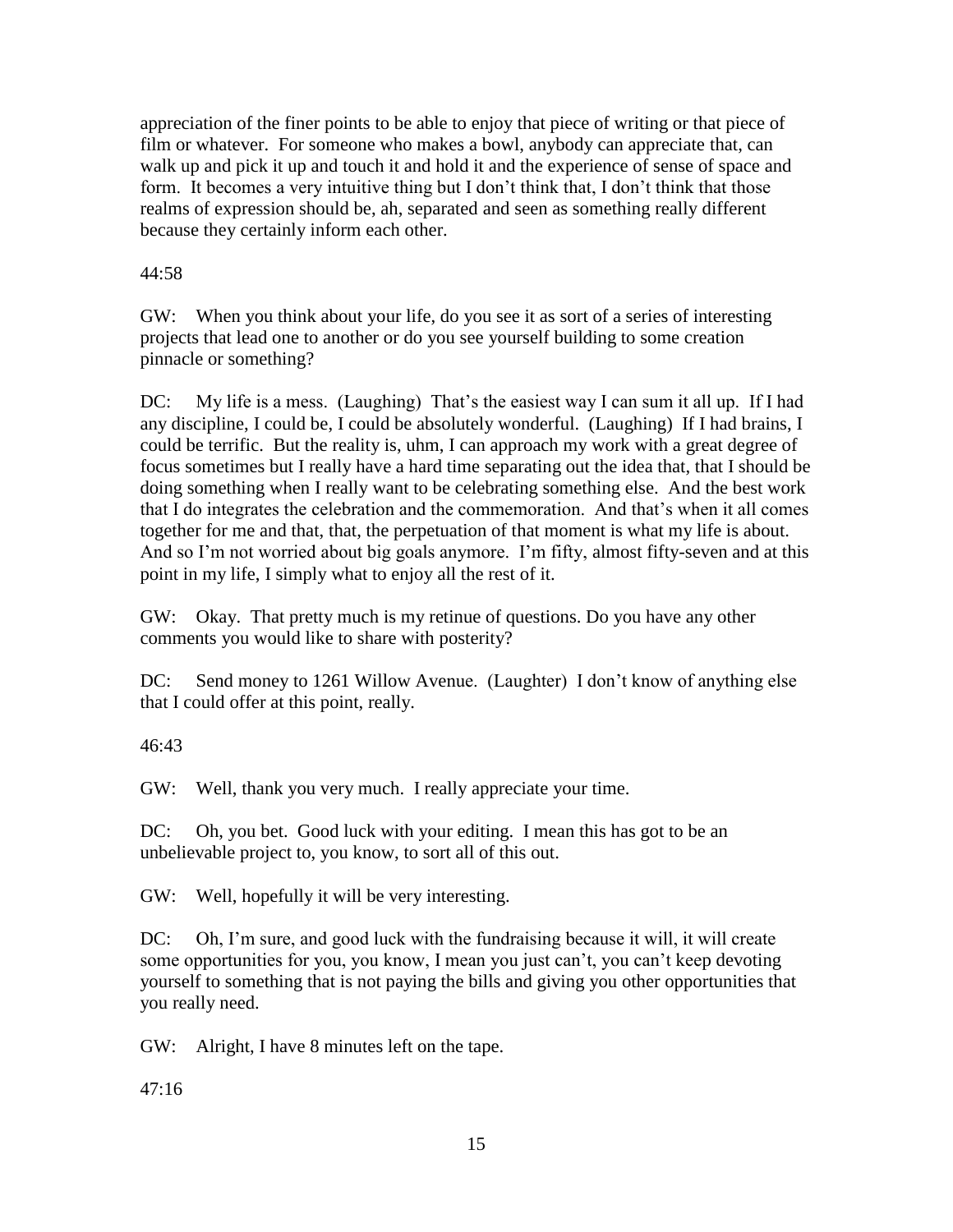DC: Oh, okay. I'll try to keep this short. I think the most significant opportunity for every arts organization in the state and across the world is to focus on creativity. It's the common denominator that binds all of us together whether we make art, or appreciate art or don't give a damn about art. It's the creative thinking, the flexible thinking, the problem solving that happens that's going to create a better tomorrow for every one of us whether we are a garbage or a governor. And people really understand that. When I talk to folks and I break all of this process down and take the mystery and the magic out of it to the point where people can really understand what we are doing together, they get it. They get the idea that creativity is a value that our culture needs that everybody in our culture needs to embrace and further in order to improve their own lives and improve the status of the nation and the society. We got where we are by being really great at solving all kinds of problems, little problems and big problems. And art can play a part in that. It can help us practice, by the way we look at something, it can help us practice our creative thinking, our flexible thinking. And whether we like a piece of artwork or not, or whether we enjoy the way something is made, it can stimulate us to think differently. And if we can do that, art and craft will be at the heart of America for a long time and we will be successful.

GW: That's great stuff and I agree 100% with what you are saying. I give a speech at Toast Masters. I'm a pretty active Toast Master.

DC: Oh, are you?

GW: Oh, yeah, and I belong to the greatest Toast Masters Club in the world, it really is. And I gave a speech about creativity and finding solutions and what not and I looked at our culture as compared to China's culture. And there's a picture that I found one time of Chinese students going to the bathroom and they march them in in lines. They have troughs in the floor. They all squat down at the same moment. They all pee. They all get up. They all go out. And you think about those huge sporting events where they have flash cards and they do these incredible patterns. You couldn't do that in America. (Laughter – DC) There would be six guys out getting a beer and there would be three people fighting over here; and somebody else looking for their hat and their car. And it would just never happen. Not in China, boy, they are all right there. But it is that rigidity which doesn't allow them the creative solutions. Why they didn't come up with Apple computers.

DC: Yeah.

GW: Because they don't have that freedom of thought.

DC: Yes.

49:58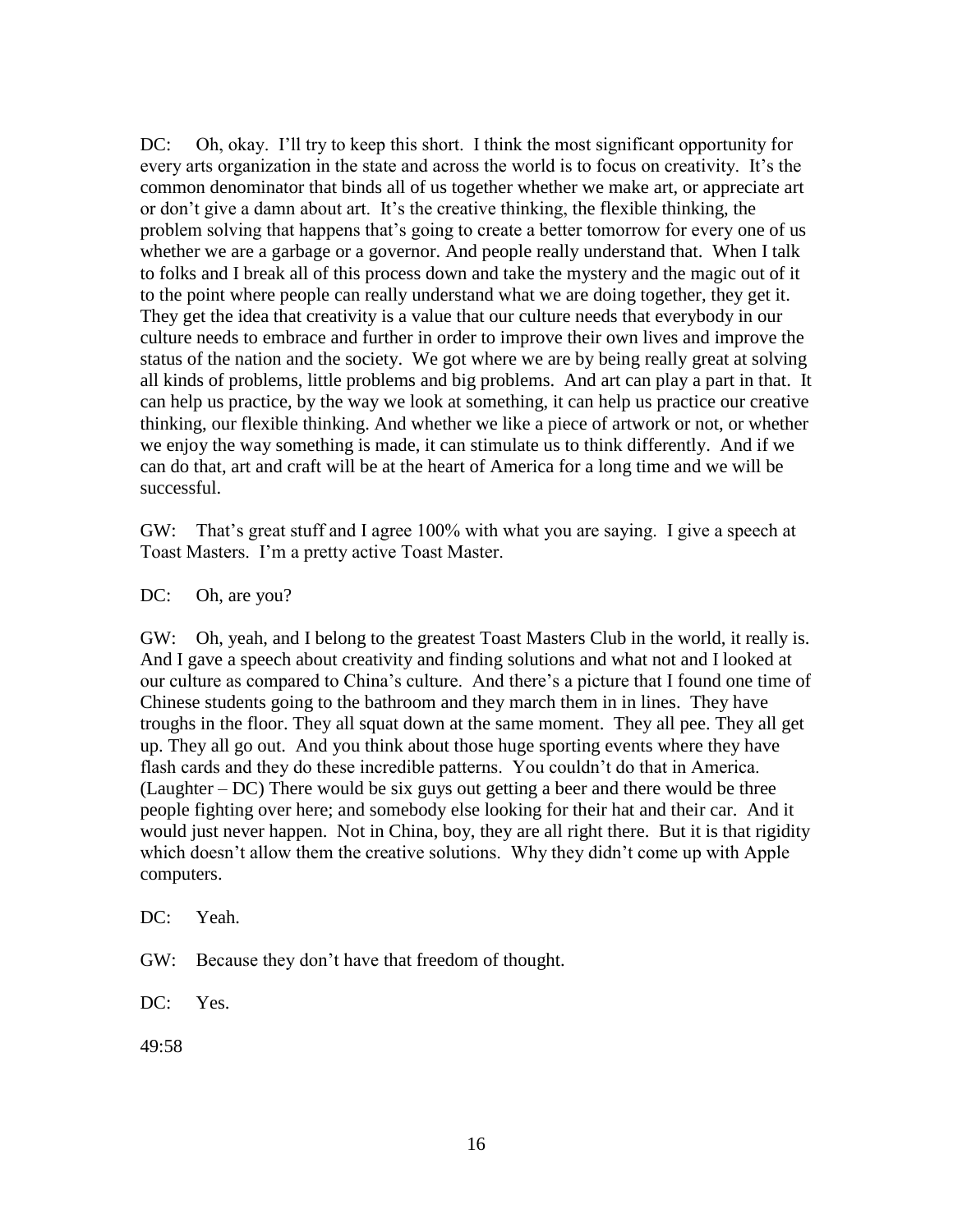GW: And I think it is absolutely critical to our success. I think you are absolutely right on. That's the heart of is.

DC: And that's, you know, when I look at the Guild and other organizations, I think they would all be far more successful if they stressed that. If the Guild, for example, went to Toyota or any number of other corporations in Kentucky and said we can help you with this partnership build a more creative workforce, you know, your employees, your customers will appreciate you and the opportunity to be involved in this program and they will become much more successful in everything that they do for you. That is the future. That's what every art organization needs to do in America because it knits together our neighborhoods and our states and our communities in a way that nothing coming out of China will ever take the place of. We create a future.

50:54

GW: That is that specific initiative I was asking you about before, this is what they ought to do…

DC: Ahhh, okay, yeah.

GW: And I think you are absolutely right.

DC: And I think it would work. I mean I have great confidence in that.

GW: Yeah, there is, and reaching out to organizations like Toyota who are here and who are looking for ideas. They are not stupid people.

DC: No, I mean they are looking for great employees, you know, the people that I know, have known who have run businesses have consistently told me they find somebody really great and they want to hire them and then they will figure out how to use them. You just, you want to bring those people together and see what kind of great things can happen. It, I mean, it's like we are a whole bunch of opportunities that are passing in the night, you know, and we need to start bumping into each other. (Laughter) Sneak a little kiss every now and then. (Laughter) Oh, that reminds me, you know that series on the war that Ken Burns did.

GW: Sure.

DC: Did you see the last one?

GW: I did not see the last one. I've seen some previous ones.

DC: These guys were talking about getting off the boats coming back into America, you know, and how everybody greeting them was just crazy. And guys would grab girls and kiss them and so on and they would be a part of this big throng. This guy says, right on national TV, he says, you could cop a feel and nobody complained. (Laughter)